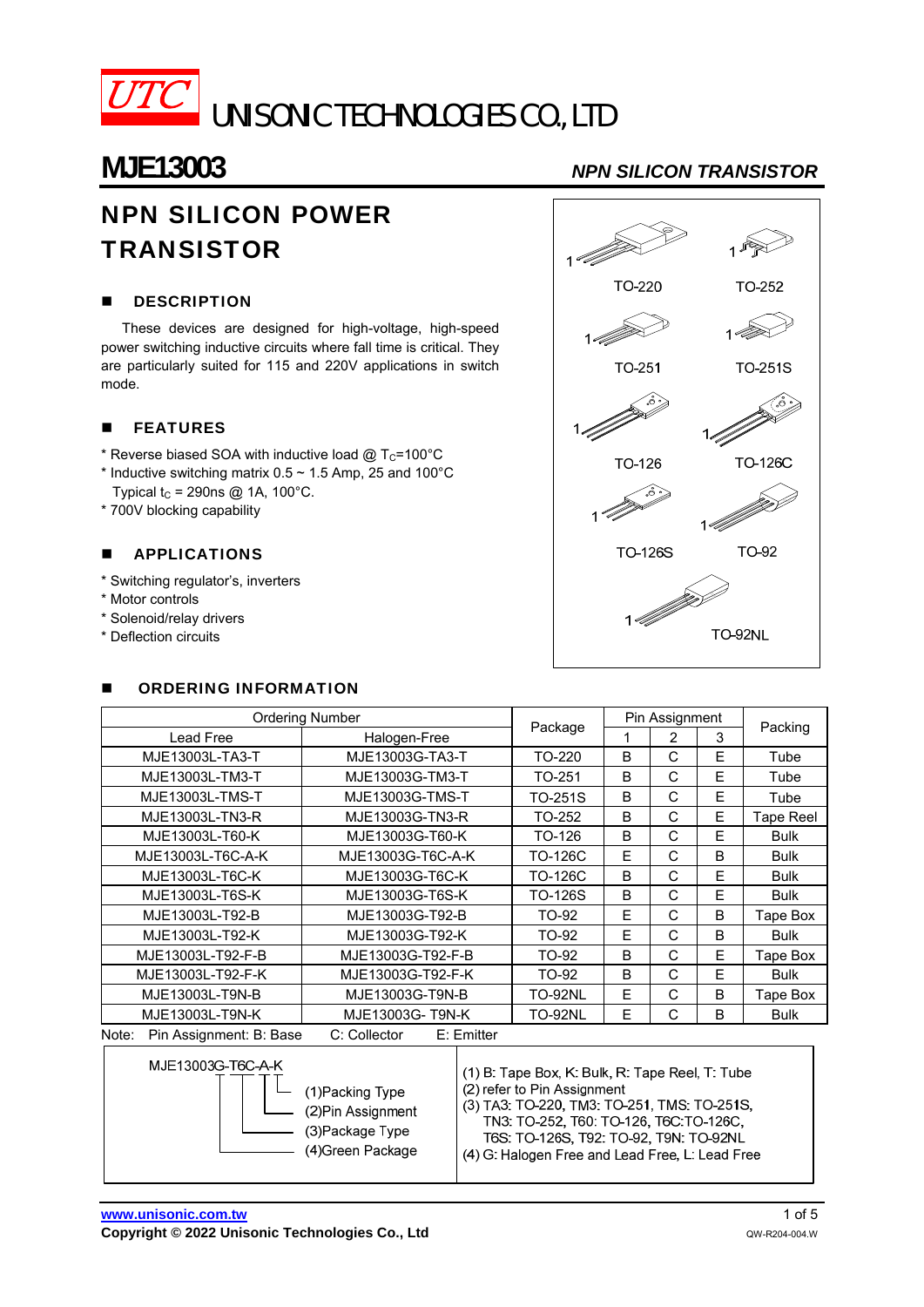## **MJE13003** *NPN SILICON TRANSISTOR*

### **MARKING**



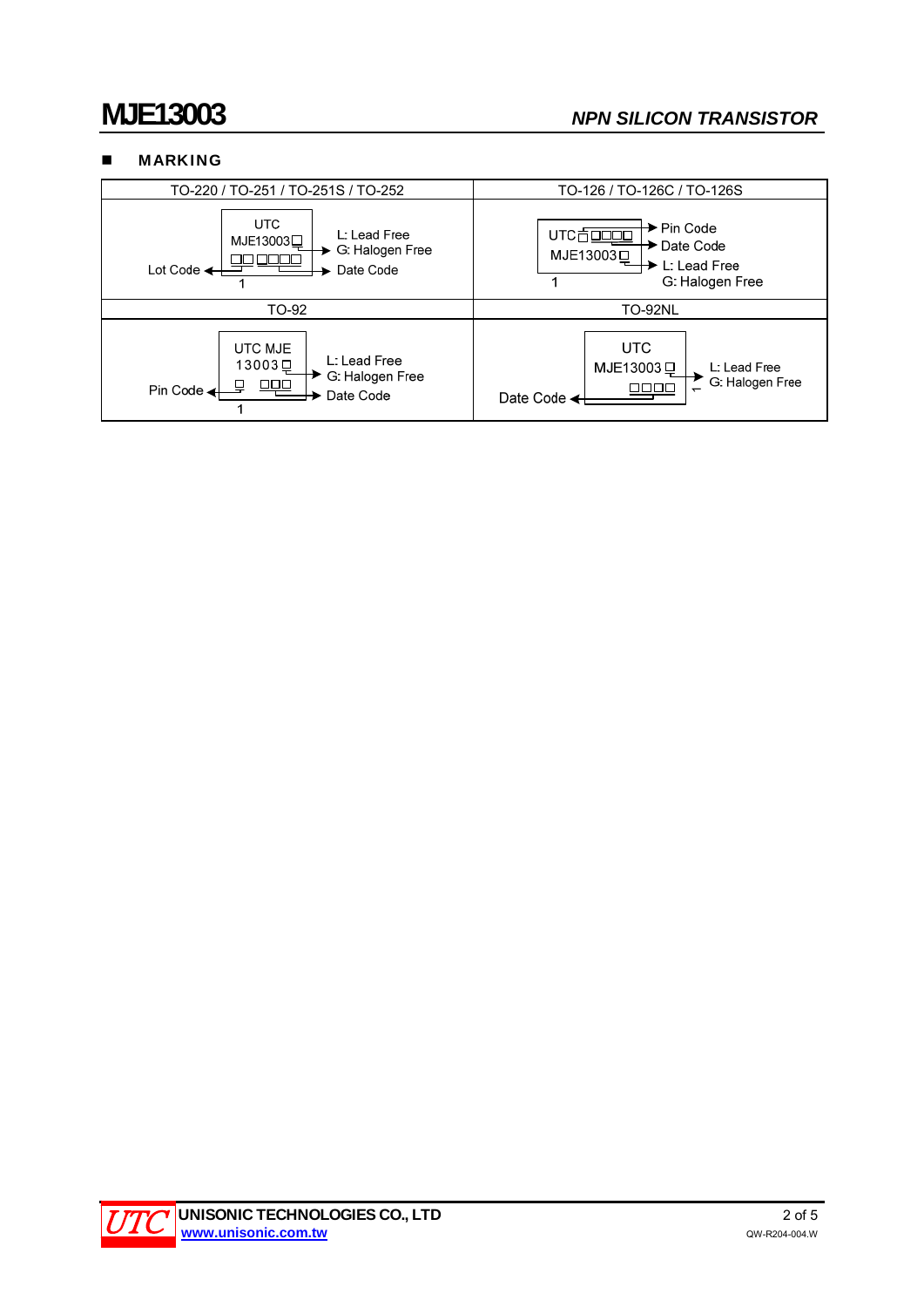Power Dissipation

## **MJE13003** *NPN SILICON TRANSISTOR*

|                                                | <b>ABSOLU I E MAXIMUM RATINGS</b> (1 <sub>A</sub> =25°C, unless otherwise specified.) |                         |                |             |  |
|------------------------------------------------|---------------------------------------------------------------------------------------|-------------------------|----------------|-------------|--|
| <b>PARAMETER</b>                               |                                                                                       | <b>SYMBOL</b>           | <b>RATINGS</b> | <b>UNIT</b> |  |
| Collector-Emitter Voltage                      |                                                                                       | V <sub>CEO(SUS)</sub>   | 400            | V           |  |
| Collector-Base Voltage                         |                                                                                       | V <sub>CBO</sub>        | 700            | $\vee$      |  |
| Collector-Emitter Voltage (V <sub>BE</sub> =0) |                                                                                       | $V_{CES}$               | 700            | V           |  |
| <b>Emitter Base Voltage</b>                    |                                                                                       | V <sub>EBO</sub>        | 9              | $\vee$      |  |
|                                                | Continuous                                                                            | $\mathsf{I}_\mathsf{C}$ | 1.6            |             |  |
| Collector Current                              | Peak (1)                                                                              | Iсм                     | 3              | A           |  |
|                                                | Continuous                                                                            | I <sub>B</sub>          | 0.75           |             |  |
| <b>IBase Current</b>                           | Peak (1)                                                                              | Iвм                     | 1.5            | A           |  |
|                                                | Continuous                                                                            | ΙE                      | 2.25           |             |  |
| <b>Emitter Current</b>                         | Peak $(1)$                                                                            | I <sub>EM</sub>         | 4.5            | A           |  |
|                                                | TO-126/TO-126C                                                                        |                         |                | W           |  |
| $T_A = 25^\circ C$                             | TO-126S                                                                               |                         | 1.4            |             |  |
|                                                | TO-92/TO-92NL                                                                         |                         | 1.1            | W           |  |
|                                                | $   -$                                                                                |                         |                | $\cdots$    |  |

### $\mathsf F$  MAXIMUM RATINGS (T. -25°C, unless otherwise specified.)

Note: Absolute maximum ratings are those values beyond which the device could be permanently damaged. Absolute maximum ratings are stress ratings only and functional device operation is not implied.

Junction Temperature TJ TJ +150  $^{°}$ C Storage Temperature Text Contract Contract Contract Text Contract Text Contract Text Contract Contract Text Co

 $P_D$ 

TO-220 2 W

TO-252 1.56 W

TO-126S 20 W TO-92/TO-92NL 1.5 W TO-220 40 W

TO-252  $\begin{array}{|c|c|c|c|c|c|}\n\hline\n\end{array}$  TO-252  $\begin{array}{|c|c|c|c|c|c|}\n\hline\n\end{array}$  W

### **ELECTRICAL CHARACTERISTICS** ( $T_A$ =25 $^{\circ}$ C, unless otherwise specified.)

TO-251/TO-251S

TO-126/TO-126C

TO-251/TO-251S

| <b>PARAMETER</b>                     |                                                                  | <b>SYMBOL</b>         | <b>TEST CONDITIONS</b>         |     |  | MIN   TYP   MAX   UNIT |    |
|--------------------------------------|------------------------------------------------------------------|-----------------------|--------------------------------|-----|--|------------------------|----|
| <b>OFF CHARACTERISTICS (Note)</b>    |                                                                  |                       |                                |     |  |                        |    |
| Collector-Emitter Sustaining Voltage |                                                                  | V <sub>CEO(SUS)</sub> | $IC=10mA$ , $IB=0$             | 400 |  |                        |    |
| Collector Cut-Off Current            |                                                                  | I <sub>CBO</sub>      | $V_{CB}$ = 700V, $I_E$ =0      |     |  |                        | mA |
| Collector Cutoff Current             | $\mathsf{T}_{\mathsf{C}}\texttt{=}\mathsf{25}^{\circ}\mathsf{C}$ | <b>I</b> CEO          | V <sub>CEO</sub> =Rated Value, |     |  |                        |    |
|                                      | $T_c$ =100°C                                                     |                       | $VBE(OFF)=1.5 V$               |     |  | 5                      | mA |
| <b>IEmitter Cutoff Current</b>       |                                                                  | <b>IEBO</b>           | $V_{EB} = 9V, I_C = 0$         |     |  |                        | mA |
| <b>ON CHARACTERISTICS (Note)</b>     |                                                                  |                       |                                |     |  |                        |    |
| <b>IDC Current Gain</b>              |                                                                  | $h_{FE}$              | $I_C = 200$ mA, $V_{CE} = 5V$  | 20  |  | 40                     |    |
| Collector-Emitter Saturation Voltage |                                                                  | $V_{CE(SAT)}$         | $I_c = 1A$ , $I_B = 200mA$     |     |  | 0.5                    |    |

Note: Pulse Test:  $P_W = 300 \mu s$ , Duty Cycle  $\leq 2\%$ .

 $T<sub>C</sub>=25°C$ 

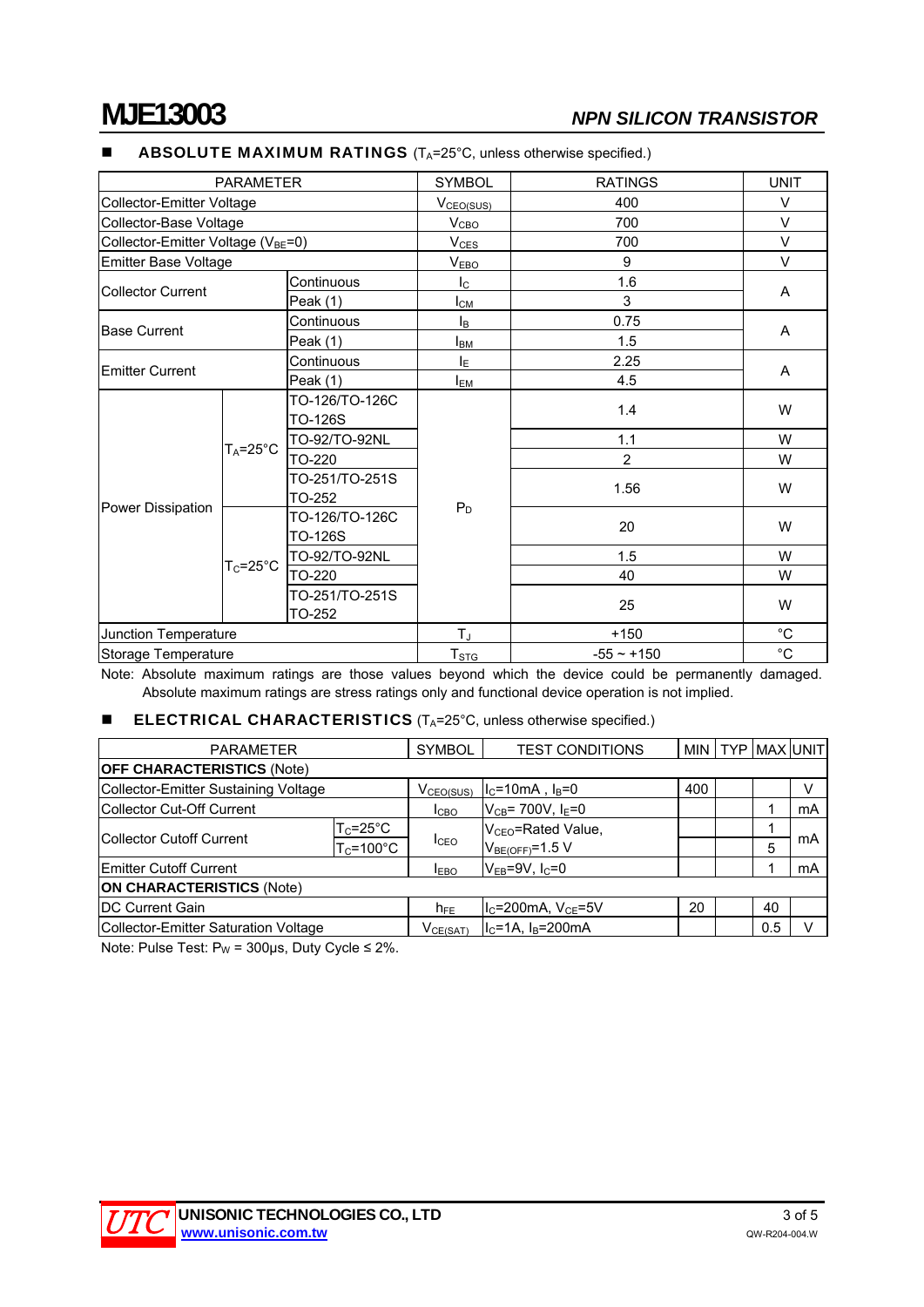### SAFE OPERATING AREA INFORMATION

### **FORWARD BIAS**

There are two limitations on the power handling ability of a transistor: average junction temperature and second breakdown. Safe operating area curves indicate  $I_C-V_{CE}$  limits of the transistor that must be observed for reliable operation; i.e., the transistor must not be subjected to greater dissipation than the curves indicate.

The data of Fig.1 is based on T<sub>C</sub> = 25°C; T<sub>J(PK)</sub> is variable depending on power level. Second breakdown pulse limits are valid for duty cycles to 10% but must be derated when  $T<sub>C</sub> \ge 25$ °C. Second breakdown limitations do not derate the same as thermal limitations. Allowable current at the voltages shown on Fig.1.

At high case temperatures, thermal limitations will reduce the power that can be handled to values less than the limitations imposed by second breakdown.



The Safe Operating Area of Fig.1 are specified ratings (for these devices under the test conditions shown.)